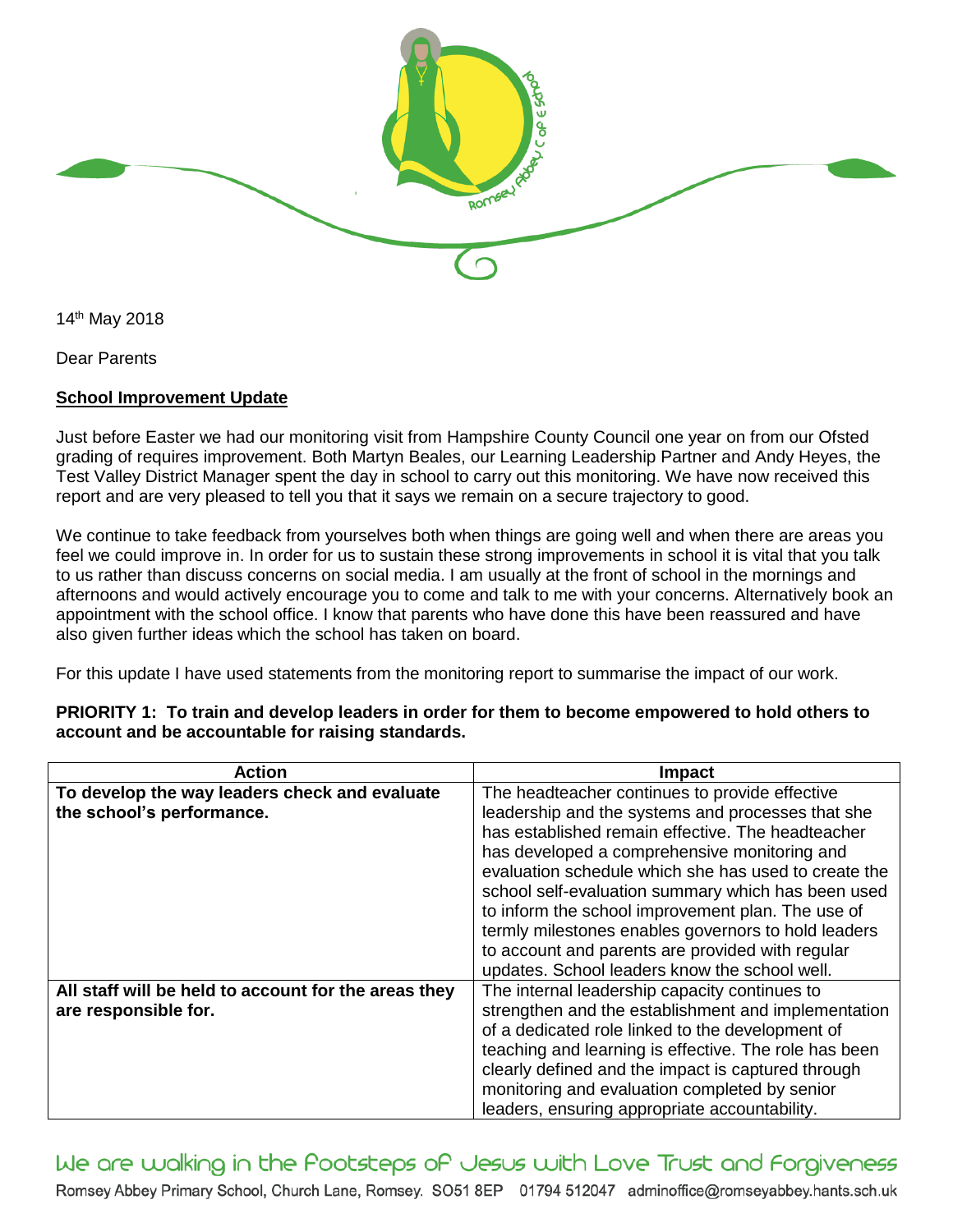| Governors will hold leaders to account | Governance continues to strengthen and leaders are        |
|----------------------------------------|-----------------------------------------------------------|
|                                        | effectively held to account for progress against          |
|                                        | identified actions. The Chair of Governors has            |
|                                        | ensured that the quality of education for all pupils is   |
|                                        | the key driver in decision making. She also continues     |
|                                        | to ensure all governors contribute fully to the drive for |
|                                        | continued improvement. The current group of               |
|                                        | governors provides effective challenge and support        |
|                                        | for school leaders. The Pupil Premium governor is         |
|                                        | increasingly effective at holding the Inclusion Leader    |
|                                        | to account. Governors have continued to carry out a       |
|                                        | range of monitoring visits linked to the school           |
|                                        | improvement which has enabled them to have an             |
|                                        | objective led view of how well the school is doing.       |
|                                        |                                                           |

**PRIORITY 2: Improve teaching so that it consistently promotes strong progress for all pupil groups across years and subjects.**

| <b>Action</b>                                                                                                                       | <b>Impact</b>                                                                                                                                                                                                                                                                                                                                                                                                                                                                                                                                                                                                                                                                                                                                                                                                                                                                                                                                                                                            |
|-------------------------------------------------------------------------------------------------------------------------------------|----------------------------------------------------------------------------------------------------------------------------------------------------------------------------------------------------------------------------------------------------------------------------------------------------------------------------------------------------------------------------------------------------------------------------------------------------------------------------------------------------------------------------------------------------------------------------------------------------------------------------------------------------------------------------------------------------------------------------------------------------------------------------------------------------------------------------------------------------------------------------------------------------------------------------------------------------------------------------------------------------------|
| To ensure teachers have an accurate<br>understanding of pupils previous achievement<br>and set work of a suitable challenge for all | Leader's actions to improve the quality of teaching<br>and learning are increasingly evident, both in terms of<br>practice and learning environments. The teaching<br>and learning coach is impacting positively on<br>teaching and learning and pupil outcomes. Key<br>elements across the school that have been<br>established as part of teaching and learning include;<br>focused teaching using current assessment<br>information, effective questioning, additional<br>challenges for the more able pupils, the use of<br>appropriate variation including flexible groupings, the<br>systematic checking on learning throughout the<br>lesson and a focus on school defined habits of mind.<br>Where these expectations are evident is where<br>teaching and learning is most effective. At a recent<br>moderation visit from Hampshire County Council the<br>Year R teacher was noted as having excellent<br>knowledge of the children in the cohort and extensive<br>evidence of their learning. |
| Ensure pupils who find reading difficult receive<br>support in phonics and comprehension                                            |                                                                                                                                                                                                                                                                                                                                                                                                                                                                                                                                                                                                                                                                                                                                                                                                                                                                                                                                                                                                          |
| Ensure teachers routinely check how pupils are<br>grasping lesson content and provide guidance on<br>next steps accordingly         |                                                                                                                                                                                                                                                                                                                                                                                                                                                                                                                                                                                                                                                                                                                                                                                                                                                                                                                                                                                                          |
| Ensure good progress is made across the<br>breadth of curriculum subjects                                                           |                                                                                                                                                                                                                                                                                                                                                                                                                                                                                                                                                                                                                                                                                                                                                                                                                                                                                                                                                                                                          |

## **PRIORITY 3: Raise expectations of staff and pupils in order that there are high standards both in and out of the classroom which promote the School's Christian ethos and British Values.**

| To develop a consistent whole school approach<br>for learning to learn (Habits of Mind) | This continues to be introduced term by term across<br>the school. Interviews with children demonstrate they                                                     |
|-----------------------------------------------------------------------------------------|------------------------------------------------------------------------------------------------------------------------------------------------------------------|
|                                                                                         | have an increasing understanding of this as the year<br>goes on. Each habit has begun with a staff meeting<br>for teachers to consider how it will be taught and |
|                                                                                         |                                                                                                                                                                  |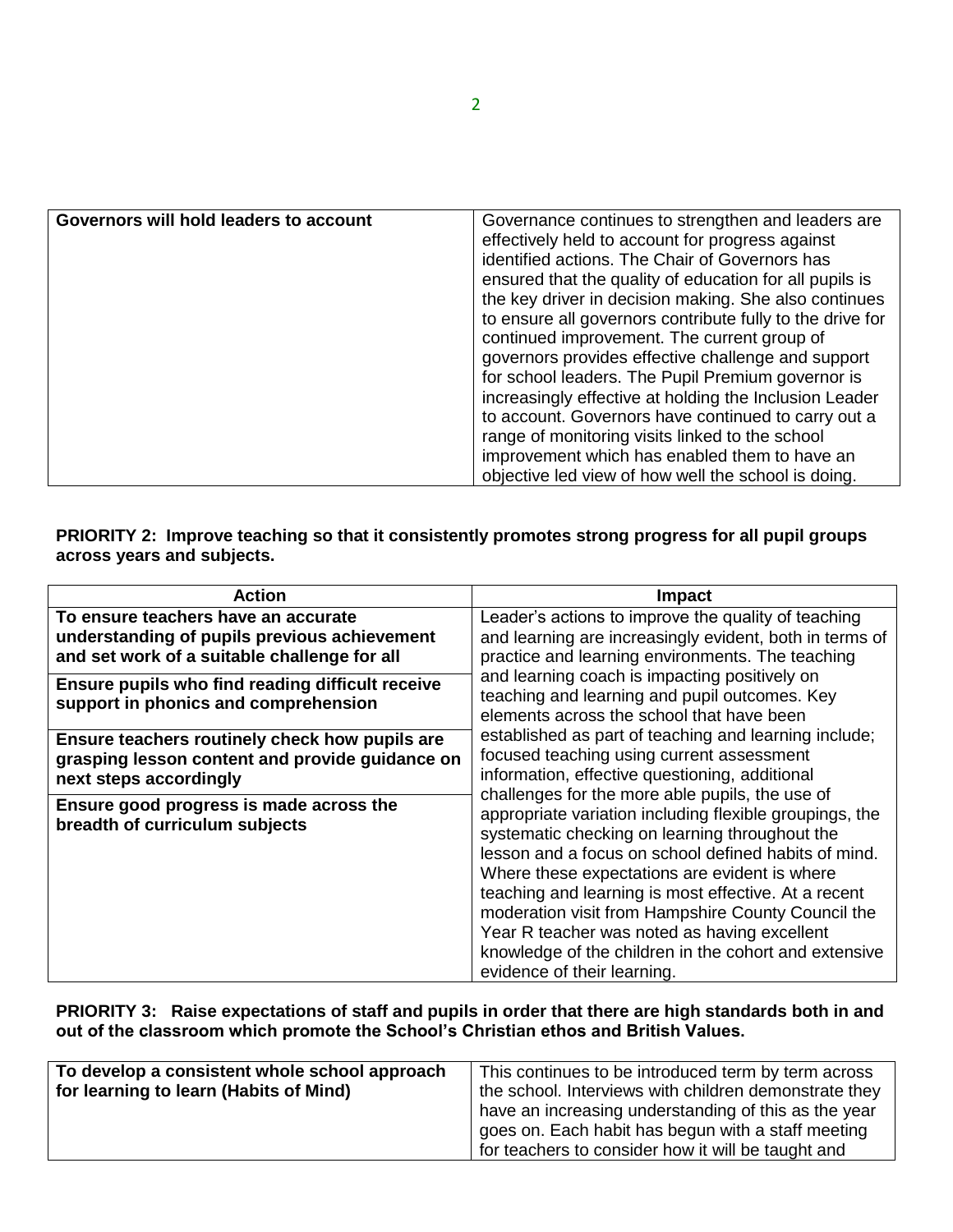|                                                                                             | used across the curriculum. The children have been<br>introduced to each habit through a focus during<br>collective worship and then a launch day; where the<br>habit was fully explored. During the rest of the term<br>the development of it has been during usual class<br>lessons. These habits are used in Year R to<br>concretely embed the Characteristics of Effective<br>Learning. Children demonstrate their understanding<br>through the use of puppets in their play and are<br>praised for showing these learning characteristics in |
|---------------------------------------------------------------------------------------------|---------------------------------------------------------------------------------------------------------------------------------------------------------------------------------------------------------------------------------------------------------------------------------------------------------------------------------------------------------------------------------------------------------------------------------------------------------------------------------------------------------------------------------------------------|
|                                                                                             | the classroom.                                                                                                                                                                                                                                                                                                                                                                                                                                                                                                                                    |
| To tighten and further develop aspects of<br>safeguarding                                   | The half-termly group meetings, including DSL's and<br>the Safeguarding Governor, are proving to be<br>effective. Any issues arising from these meetings<br>have been actioned and the school continues to show<br>best practice.                                                                                                                                                                                                                                                                                                                 |
| To firmly establish routines and expectations for<br>pupil conduct                          | Behaviour across the school is largely positive.<br>Expectations of behaviour are consistent and the<br>school has an orderly and productive ethos. Work to<br>improve circulation areas was clearly evident and the<br>displays were used to reflect the many positive<br>aspects of the school.                                                                                                                                                                                                                                                 |
| Develop opportunities for pupils to learn about<br>diversity and equality in modern Britain | Diversity can now be demonstrated through our text-<br>rich English curriculum. They have enabled children<br>this year to explore different perspectives, different<br>places and different cultures. There have been many<br>opportunities during collective worship for children to<br>consider people who have achieved great and long<br>lasting things in the name of equality and diversity.                                                                                                                                               |
| Raise the standards of presentation through high<br>expectations                            | Books are presented well across school with learning<br>objectives and success criteria consistently used.                                                                                                                                                                                                                                                                                                                                                                                                                                        |

**PRIORITY 4: Ensure progress is consistently good across year groups and subjects for all children with a specific focus on disadvantaged and the more able.**

| <b>Action</b>                                       | <b>Impact</b>                                         |
|-----------------------------------------------------|-------------------------------------------------------|
| Define clearly the impact of all additional funding | The Inclusion Manager has identified the main         |
|                                                     | barriers to learning for pupils who are in receipt of |
|                                                     | the Pupil Premium funding and these needs are         |
|                                                     | being addressed through classroom practice and        |
|                                                     | specific interventions. The impact of these           |
|                                                     | interventions can now be measured and where the       |
|                                                     | intervention has not been fully effective, further    |
|                                                     | analysis is undertaken and the provision is adjusted  |
|                                                     | as required.                                          |
| Ensure pupils with SEN are accurately identified    | The Inclusion Leader has begun to undertake a         |
| and provision for them is effective                 | range of specific monitoring activities which has     |